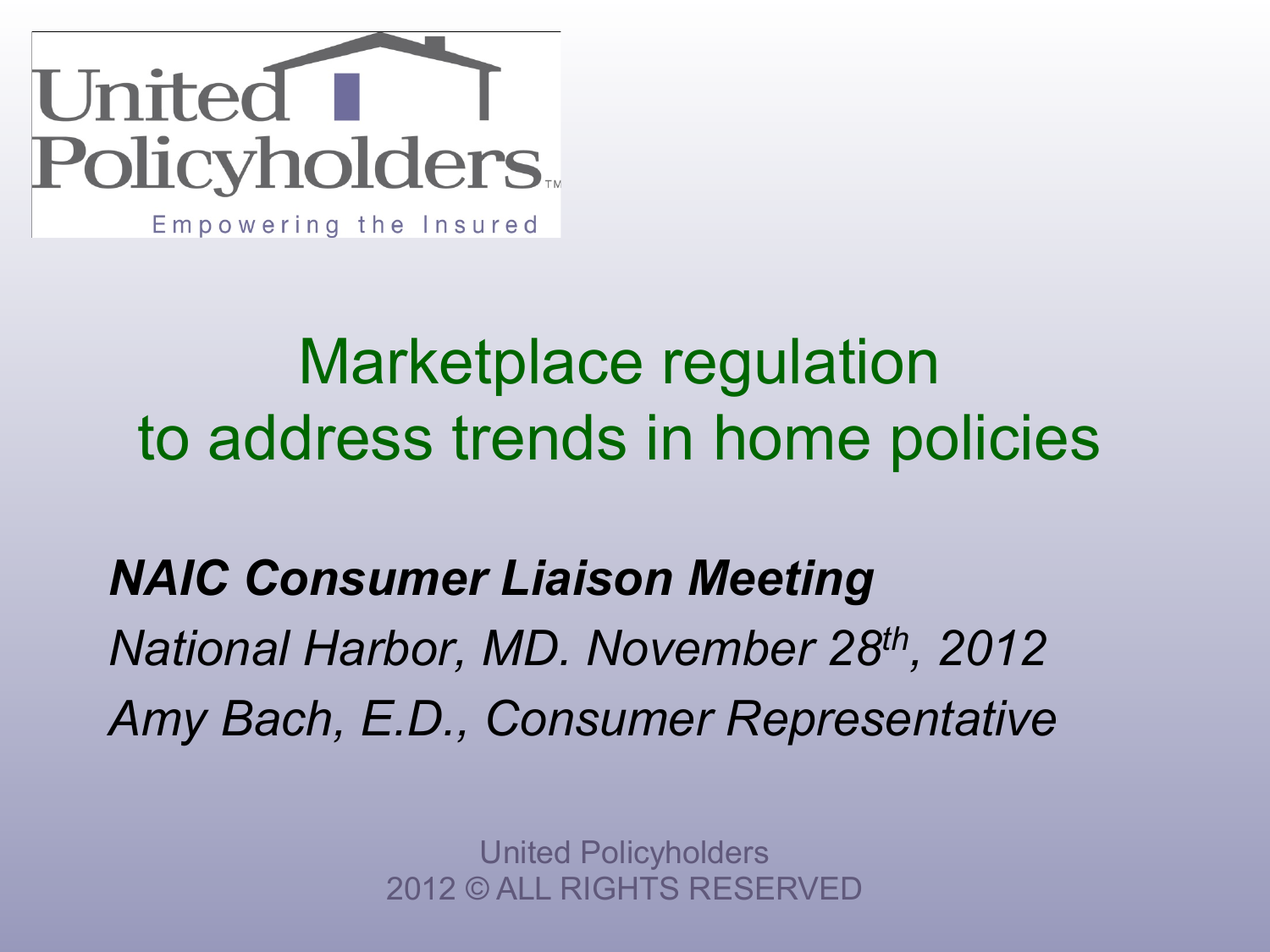# Trend: Percentage, peril-specific and "named storm" deductibles

- $\cdot$  2-15%
- High wind, hurricane, earthquake
- Replace fixed dollar deductibles
- Some states limit them

**Are regulators seeing rate decreases to reflect this decreased exposure? Who decides if the % deductible is triggered?**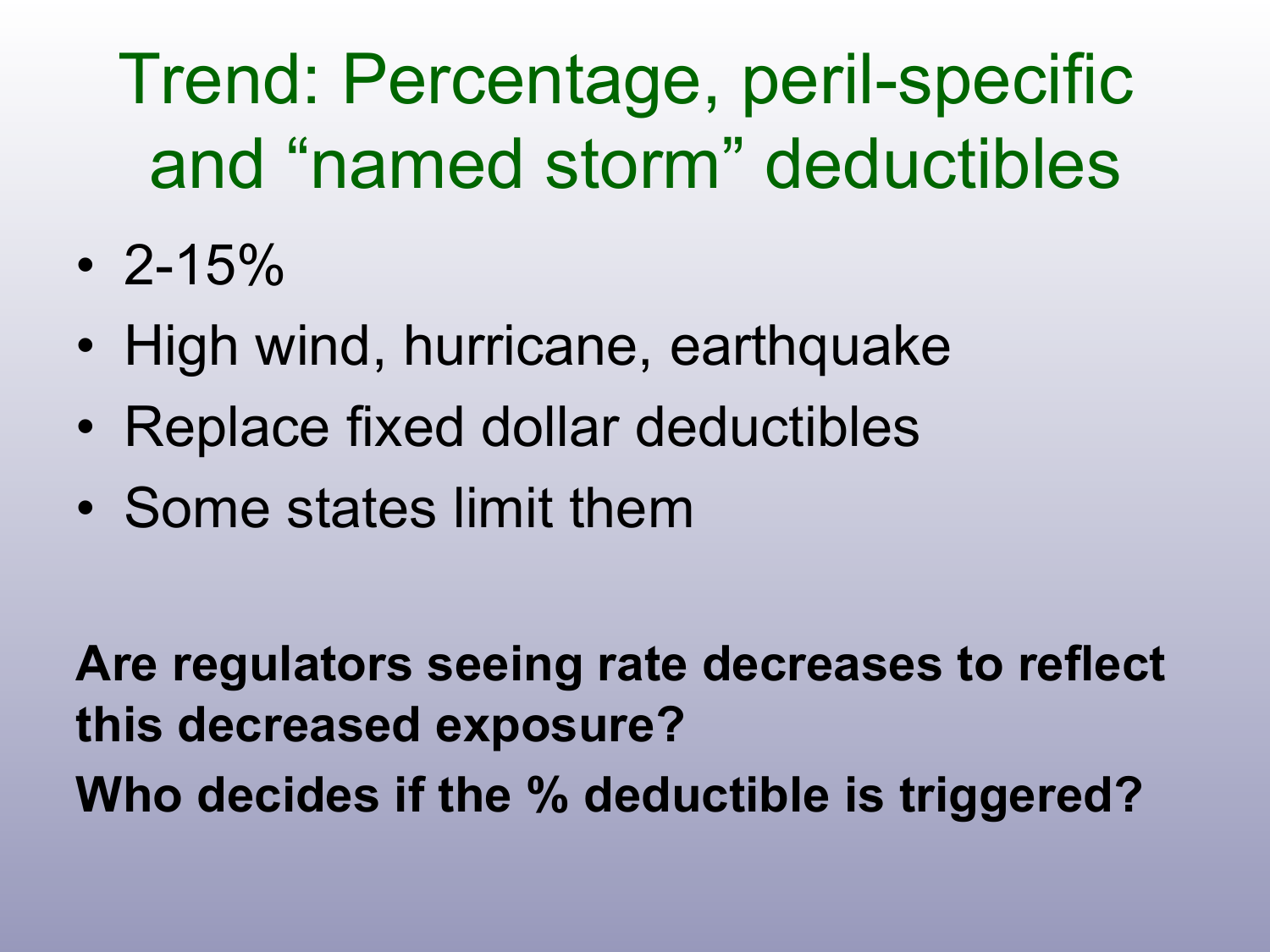## Trend: ACV coverage for Roofs

- Cropping up in OK and???
- Danger of more severe future damage due to people not fixing their roofs properly
- Is this fair? Is this practical? Does it discriminate against people with older homes/roofs/lower income?

**Are regulators seeing rate decreases to reflect this decreased exposure? How prevalent is this limited coverage?**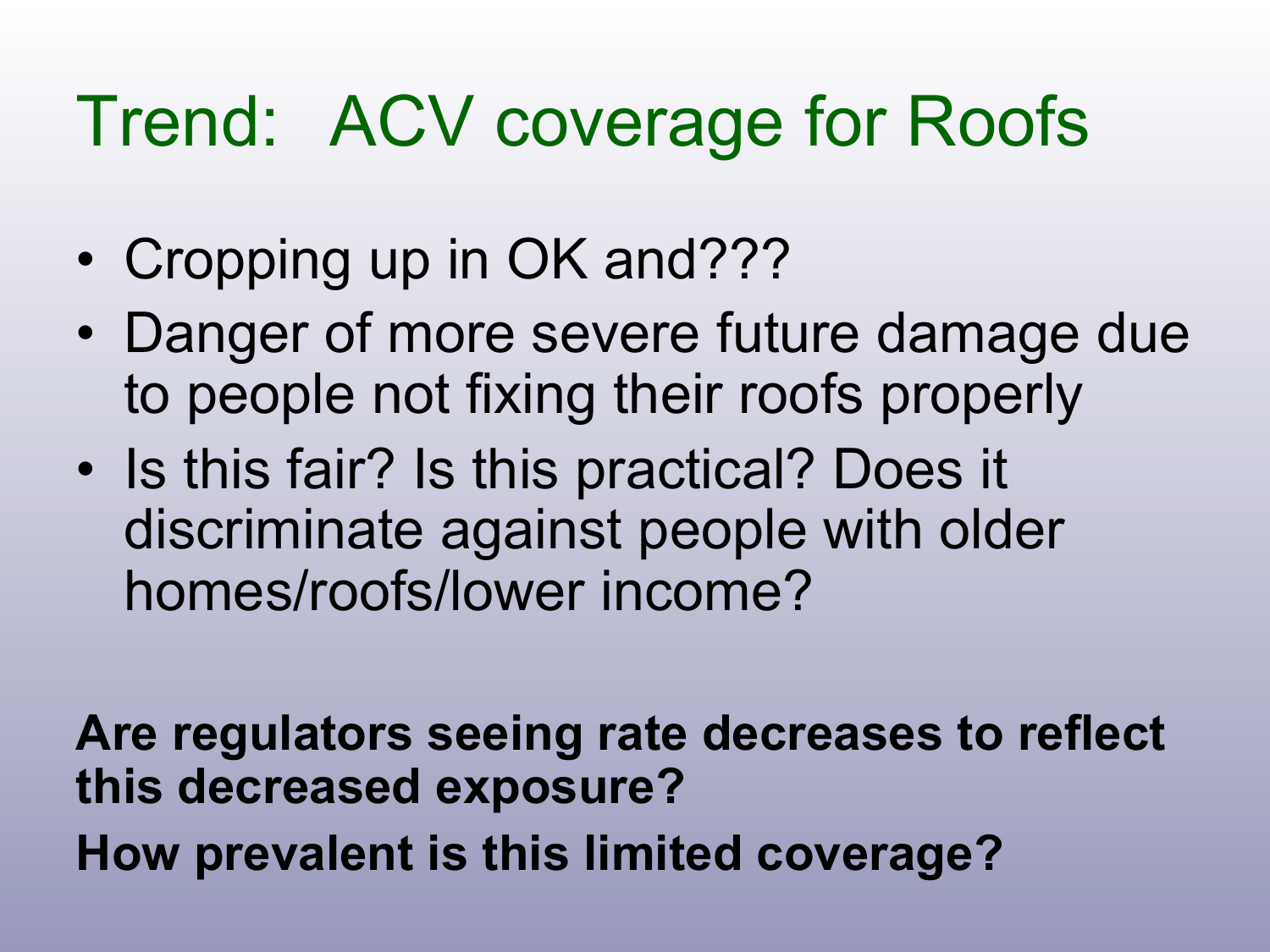Trend: Extended coverages that are contingent and involve math

- 25, 50, 75, 100% of or above Coverage A
- Once Coverage A is adjusted/extended do the other categories increase too?

**How common are these endorsements and are they being consistently applied?**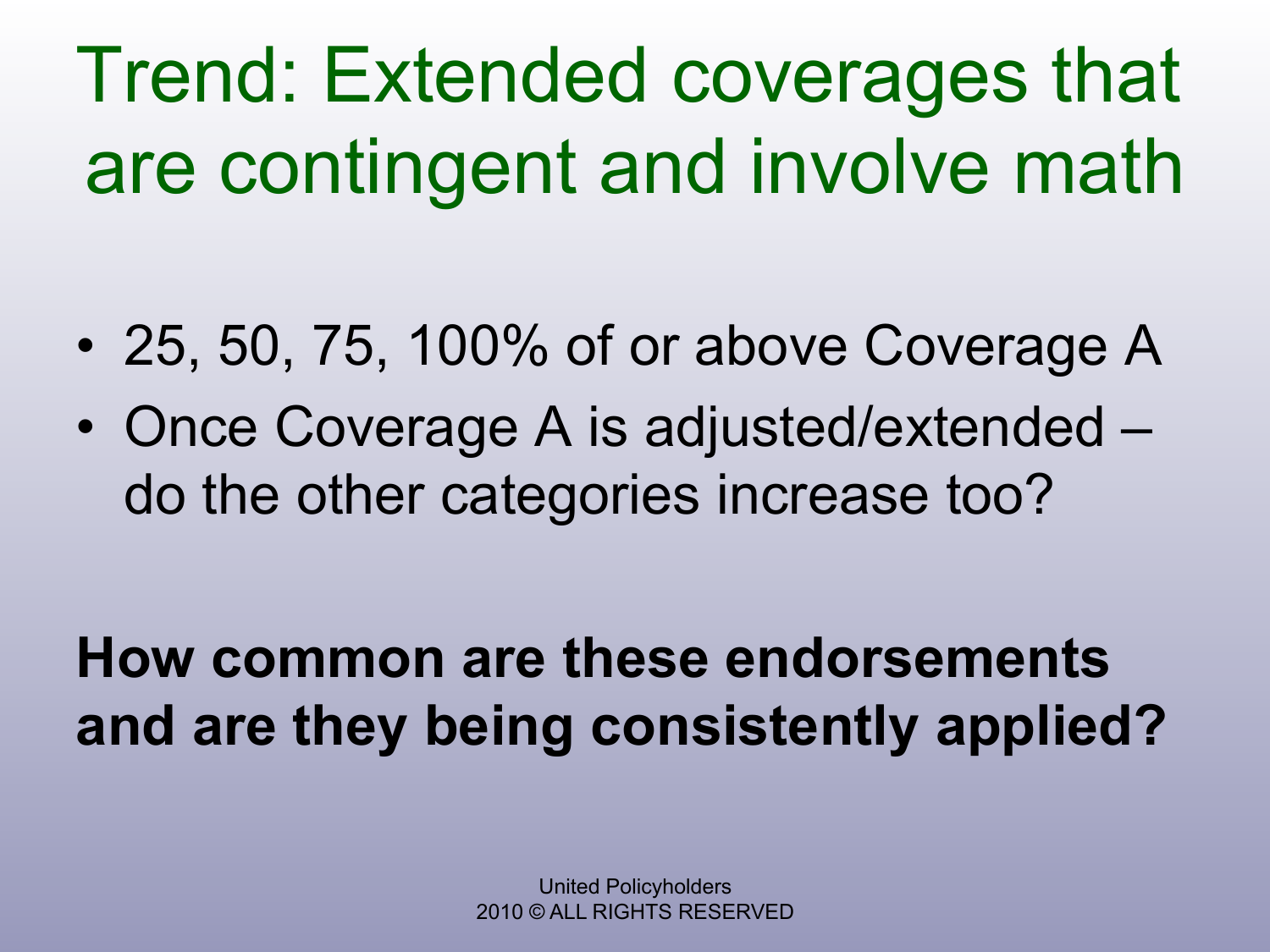# Catastrophic Protection Additional Limits of Liability

• Only available if the Covered Loss is the direct result of an occurrence or series of occurrences that have been assigned a catastrophe serial number by the Property Claims Service unit of the Insurance Services Office, Inc.

**Do regulators have or want to have say in this assignment process?**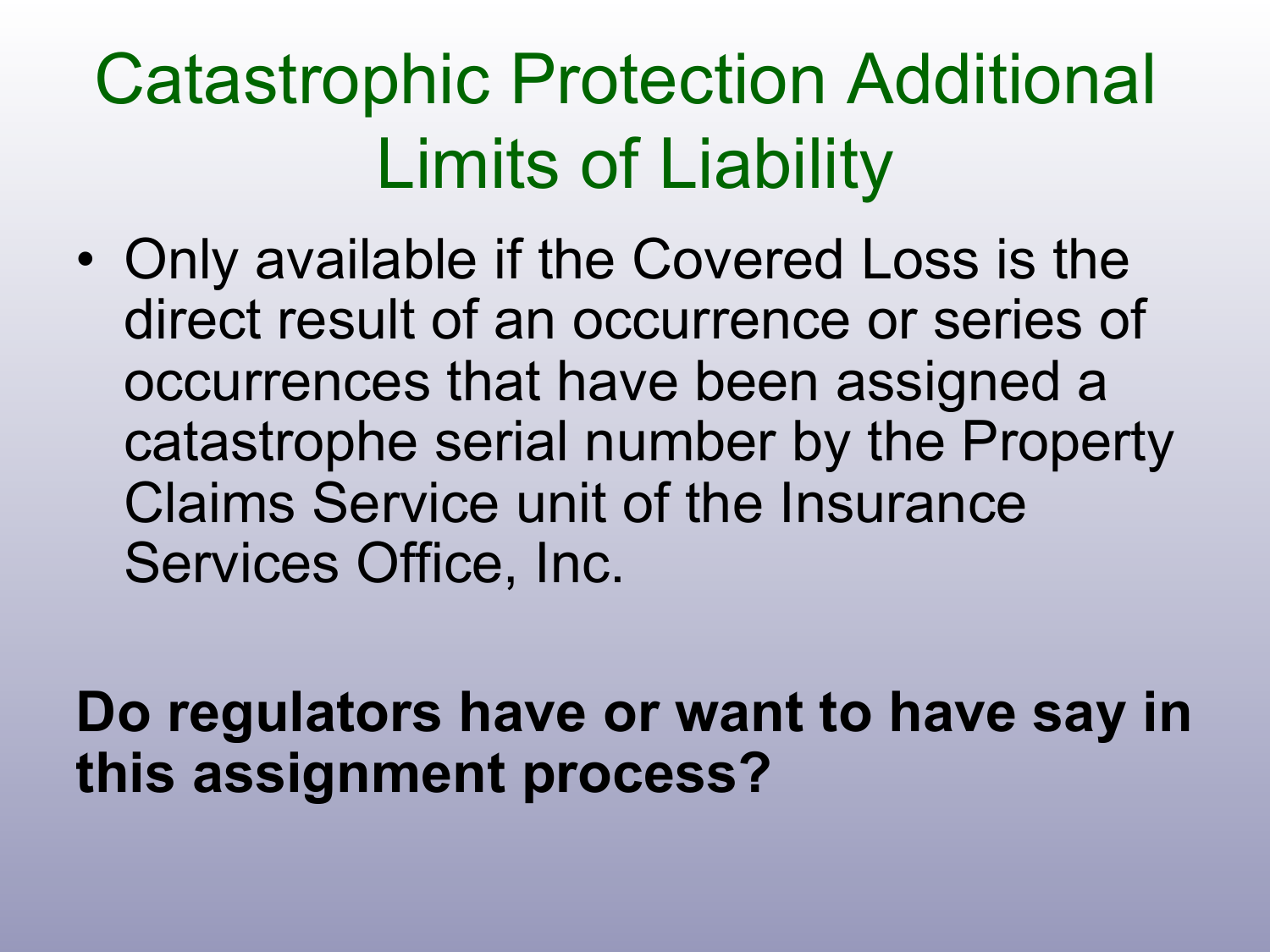# "Increased Limit" for Debris Removal

- This expense is included in the limit of liability that applies to the damaged property.
- If the amount to be paid for actual damage to the property plus the debris removal expense is more than the limit of liability for the damaged property, an additional 5% of that limit of liability is available for debris removal expense.

**Does the 5% get applied to the original coverage A limit or an adjusted limit where the policyholder has purchased "extended replacement coverage" and/or Cat Protection Additional Limits as referenced in the previous slide?**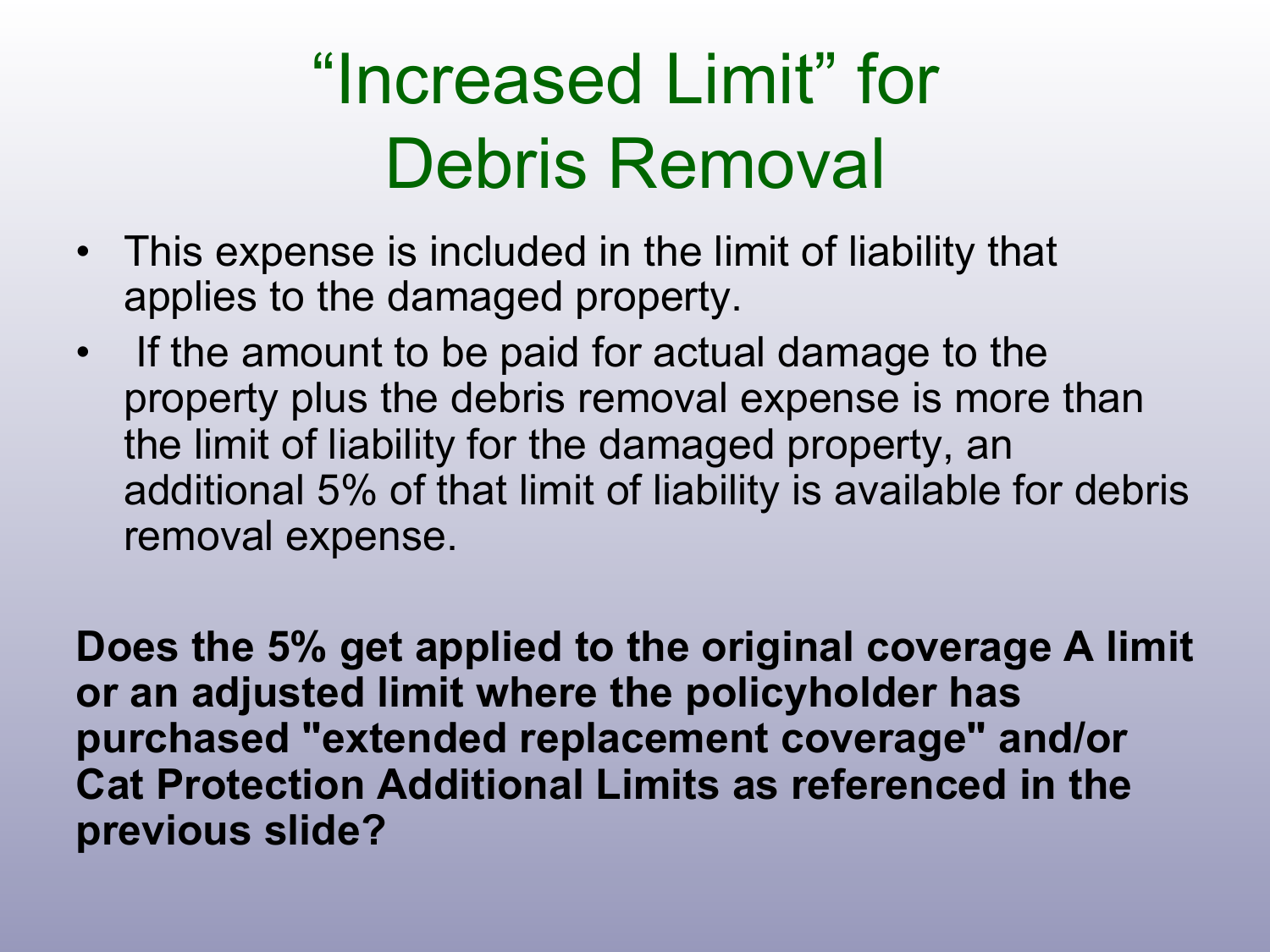### Flood insurance UPdate

April, 2016 NAIC Consumer Liaison Meeting New Orleans, Louisiana

Amy Bach, Co-Founder, Exec. Dir., United Policyholders NAIC Consumer Representative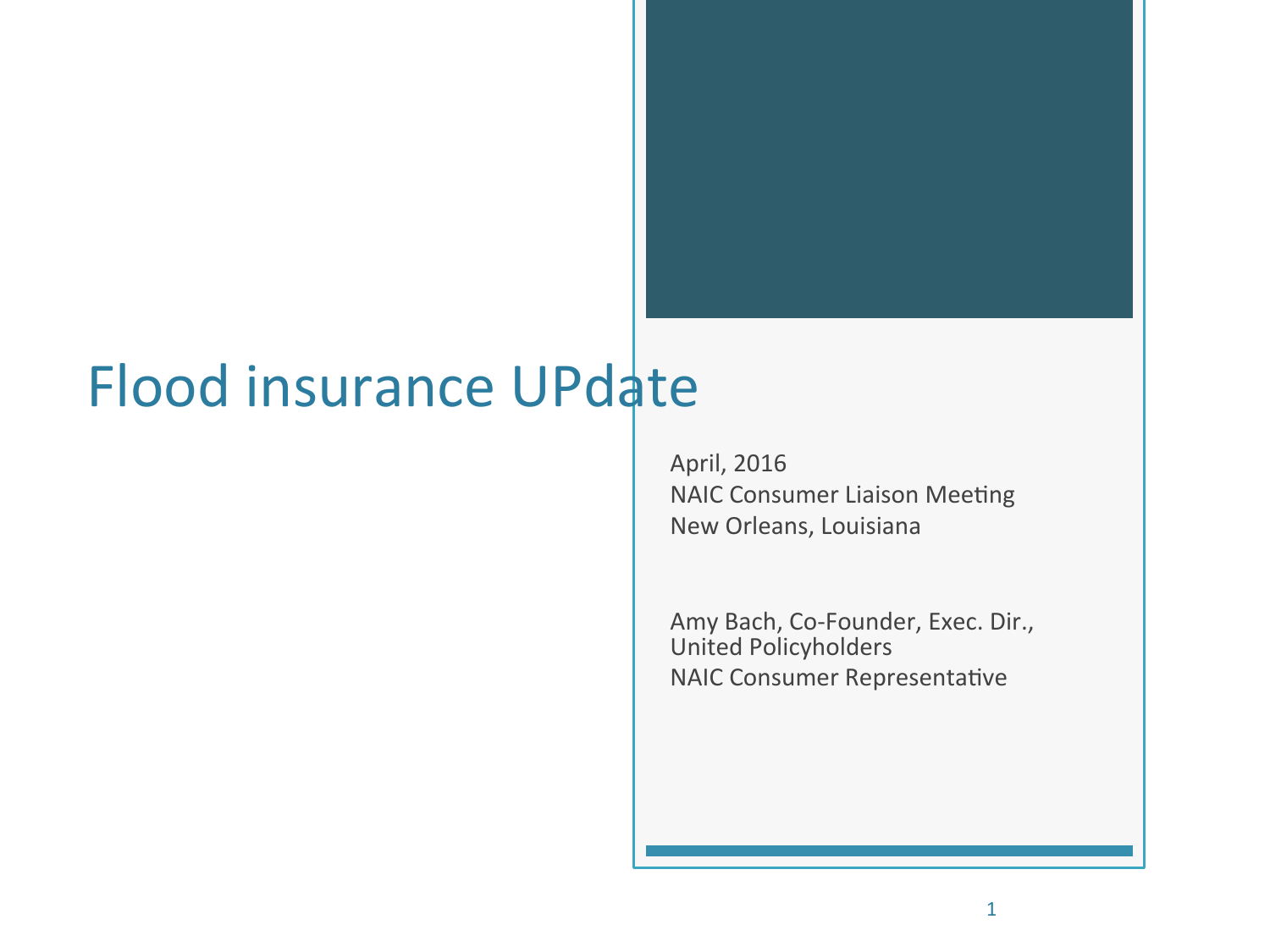### An historic opportunity to improve home insurance options:

- **•** Widespread recognition that the flood insurance marketplace needs reform and state regulator engagement
- **O** The pending sunset of the NFIP (Sept. 2017) creates an imperative
- **o** Work is already under way in coastal states to expand private market options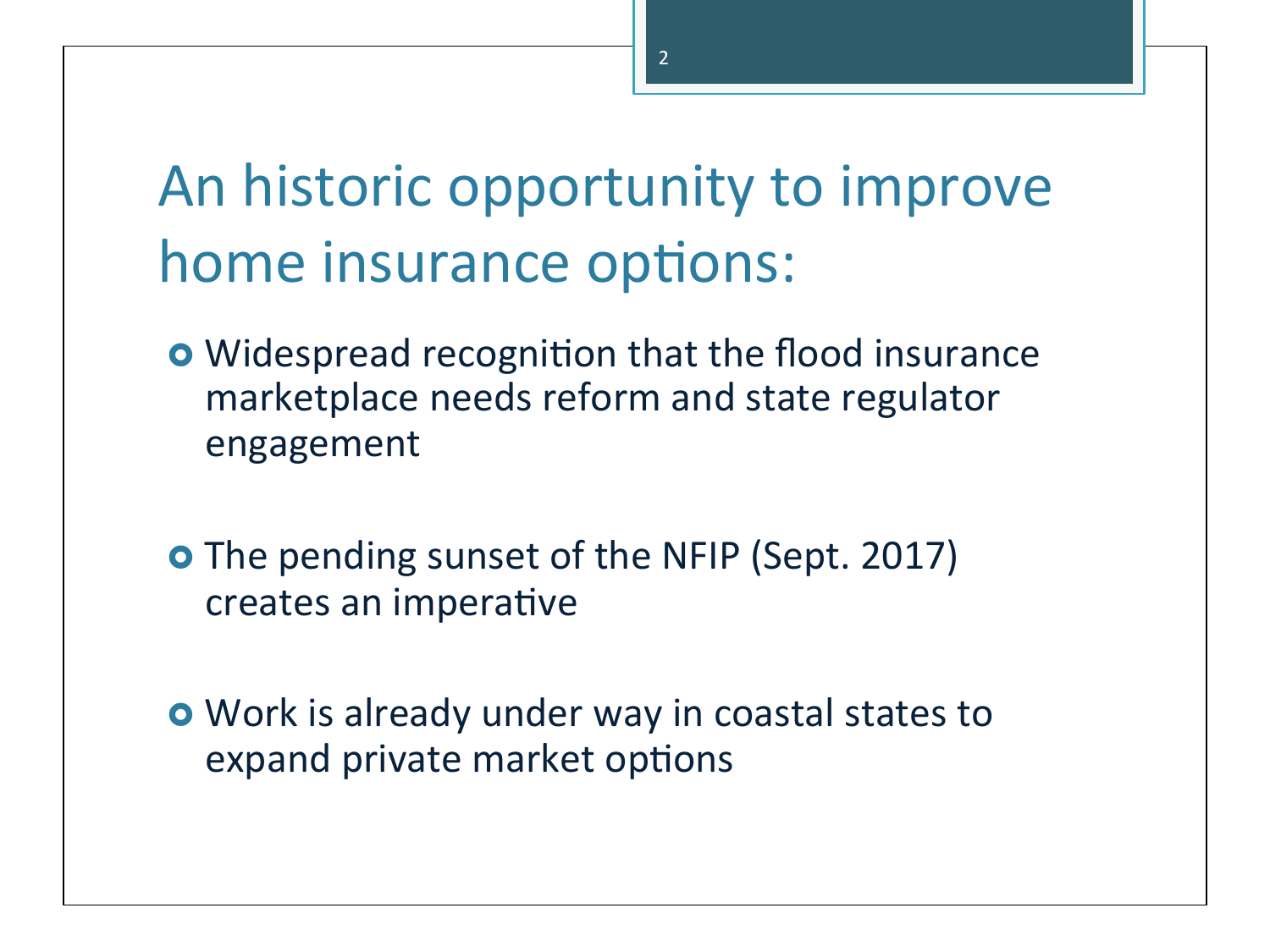### Work already underway:

- **AL Governor Bentley's Coastal Insurance Working** Group, the Hurricane Homeowners Insurance Initiative (multi-state coastal band/cat ins entity)
- **O** FAIR's Catastrophe Reinsurance Conference floridainsurancereform.org/conference
- $\bullet$  H.R. 2091 pending in Congress. Goal is to increase private flood market options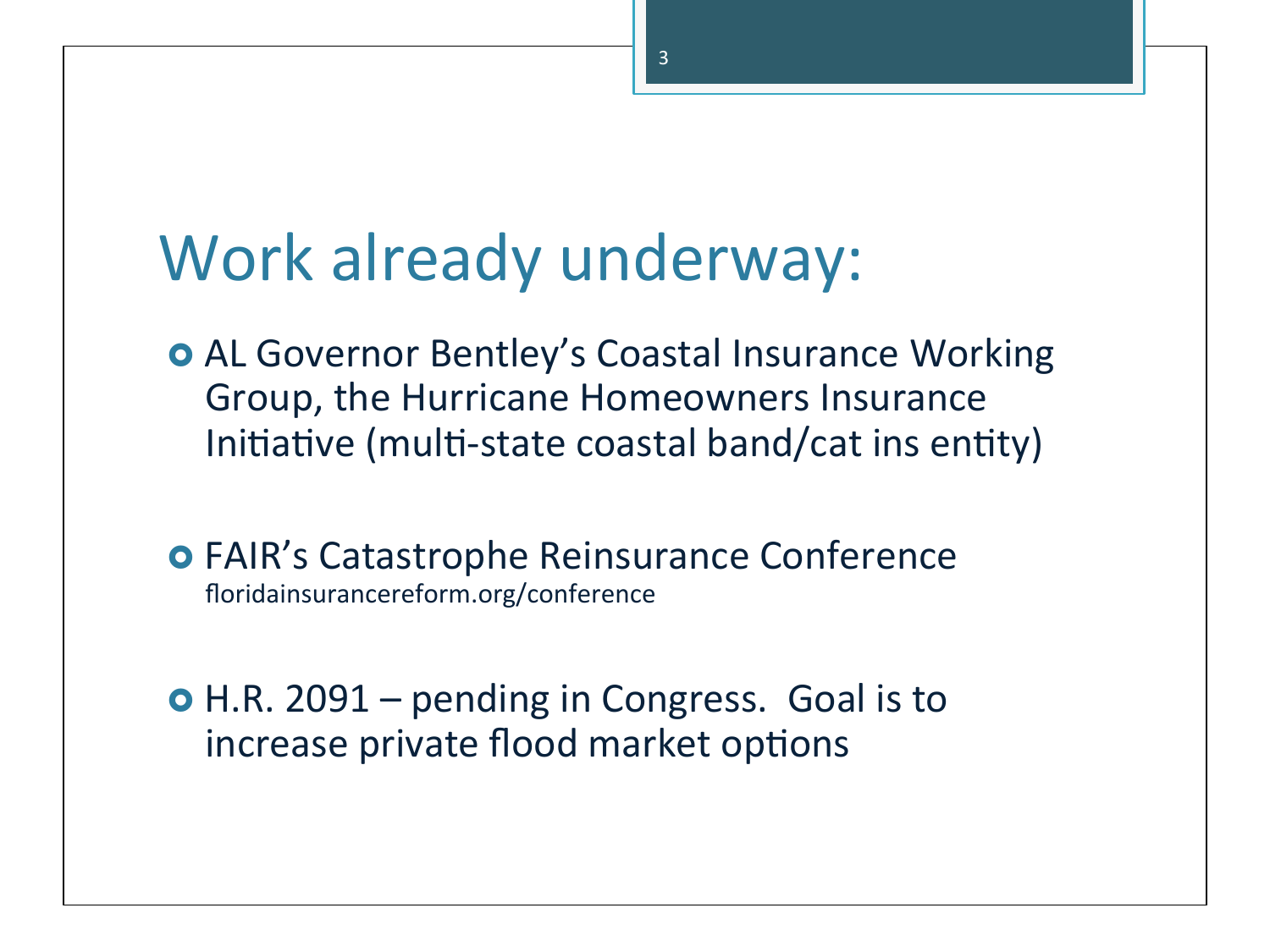### The  $NFIP =$  more than an insurer

- **o** Mission is MITIGATING and INSURING flood risk
	- **o** Home and business owners
	- o Lenders
	- **o** Communities/Infrastructure
- **o** 5M policies in force, mostly in high risk areas
- **o** 40 years of Congressional and internal tinkering
- **o** \$23B in debt, on the hot seat post-Sandy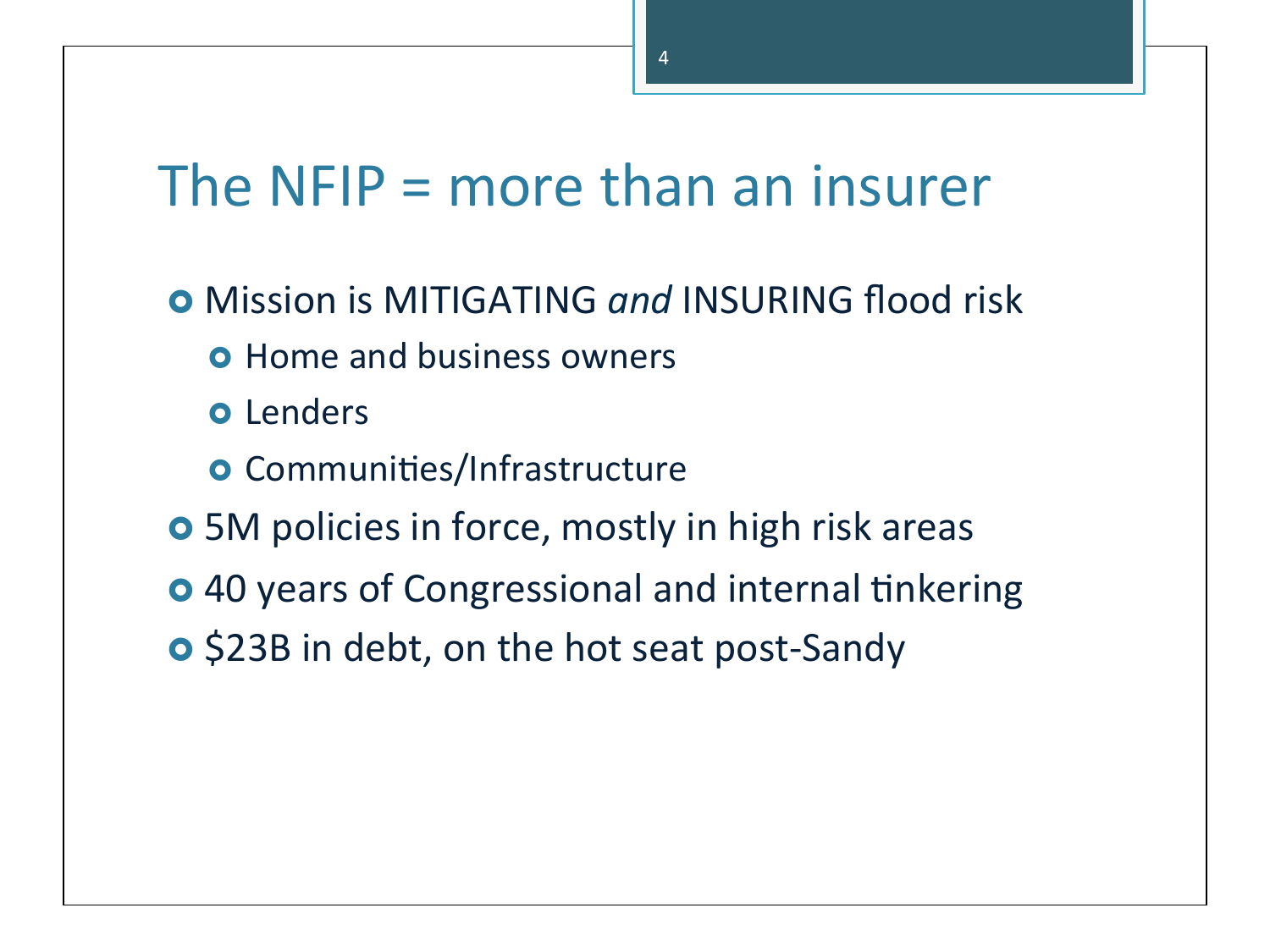#### The ball is in play:

- **o** NFIP acknowledges and working on challenges
	- **o** State regulators were hard pressed to help post-Sandy – no mediation program, no authority
- **o** NAIC to gather data on current private flood policies in force
	- **o** All or almost all are non-admitted co. policies
- **o** Roy Wright: "Plenty of flood insurance business to go around"
- **O** Reinsurer capacity/appetite for CAT risk driving private market growth but it fluctuates
	- o Healthy now...what about later?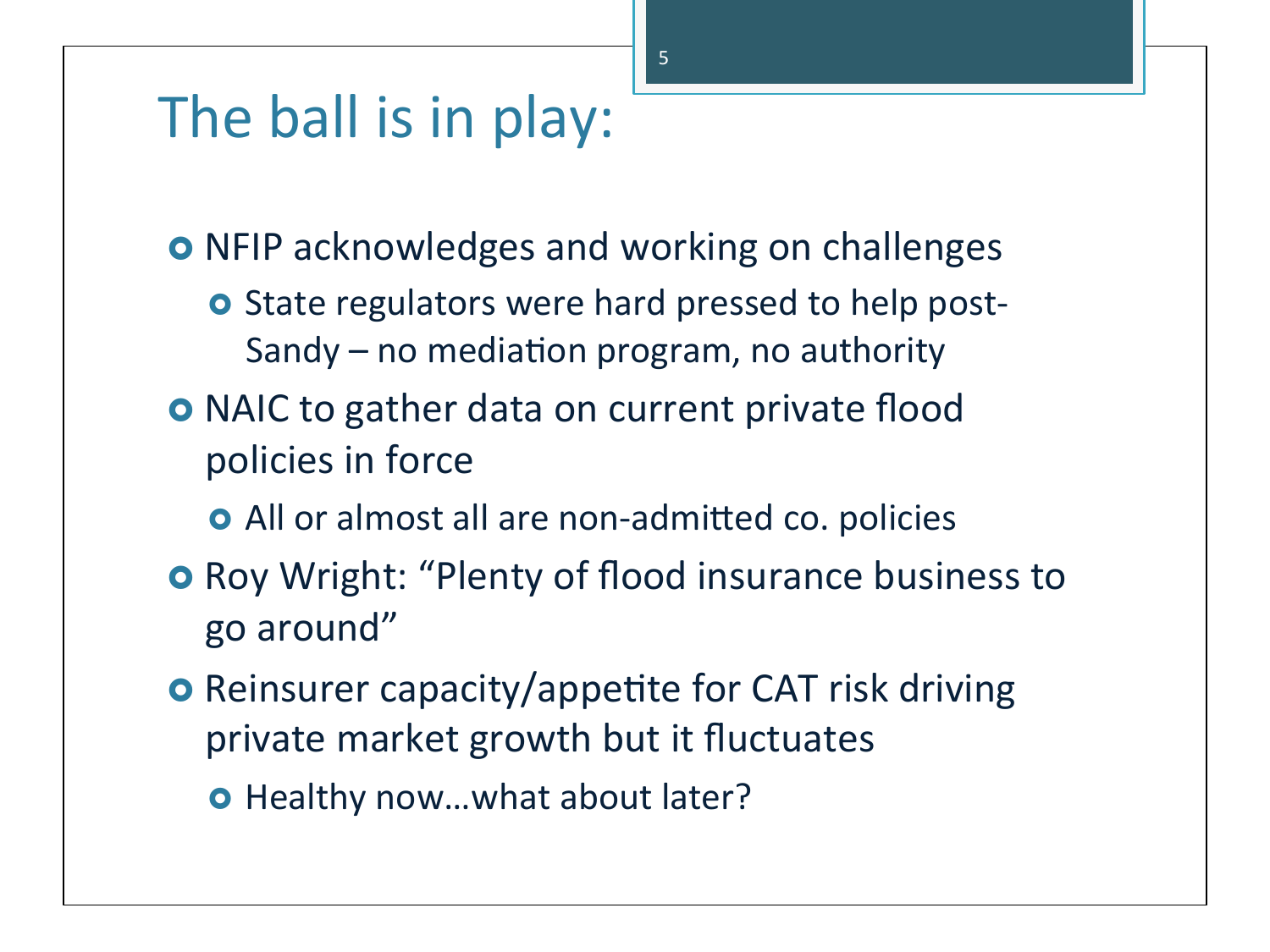#### On the table:

o How to develop a private market...

- **o** without destroying the NFIP's viability, and
- **o** that includes admitted and non admitted, adequately capitalized carriers
- **o** Reforming NFIP is a given [See IG Report handout]
- **O** Imperative to grow the # of flood-insured households to spread risk more widely and in anticipation of climate change